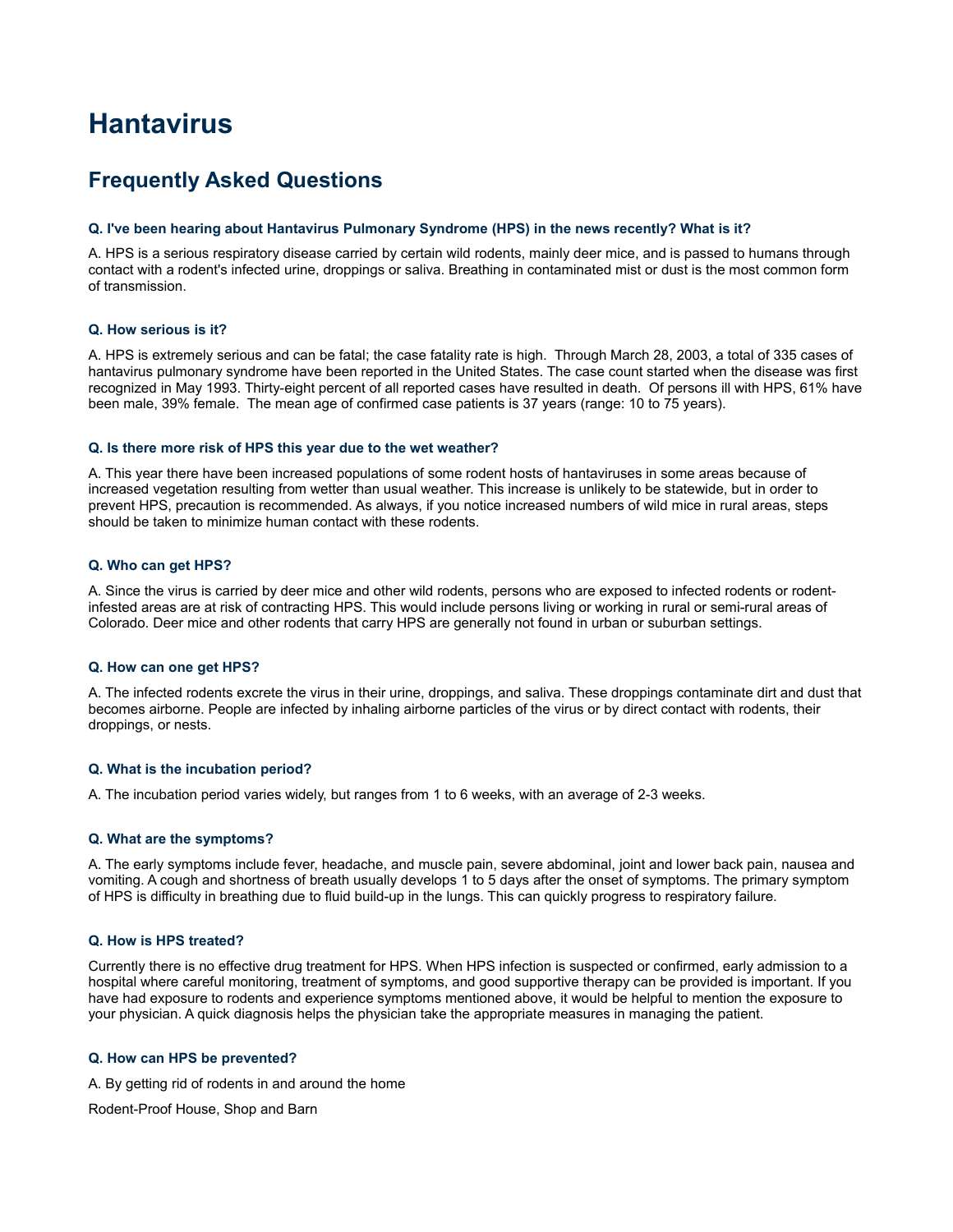- Best long-term solution! Even if the structure can=t be completely rodent-proofed, the number of rodents entering a structure can be reduced
- Seal holes & cracks 1/4th inch or larger with steel wool, metal sheeting, hardware cloth, or patching plaster
- Insure weather seals under doors are tight & screens are in good repair

Eliminate Food Sources More food = More mice !

- Food attracts mice, and food supply affects mouse populations
- Store pet food, feed and bird seed in metal containers
- Feed animals only as much as they will consume at one time
- Feed only in daytime, and remove food and water at night
- Clean up spilled feed and seed
- Keep garbage in containers with tight lids
- Clean dishes and sweep floor daily
- DO NOT FEED RODENTS

### Limit Possible Nesting Sites

- Rodents like hiding spots. They avoid open areas where they are more vulnerable to predation
- Remove rodent hiding places: clutter, junk, brush & wood piles, abandoned vehicles, and construction materials
- Store hay, woodpiles and equipment 100 feet from buildings
- Keep grass and vegetation trimmed low within 100 feet of buildings
- Store firewood up off the ground to prevent burrowing underneath

# Practice Continuous Rodent Control

- Trapping and poisoning are more effective if above steps are taken
- Apply flea powder to rodent burrows, nests, and hiding places to kill fleas which may transmit plague
- Indoors: use snap traps allows for easy carcass removal
- Outdoors: use snap traps, multicatch traps, or poisons
- Spray carcasses with disinfectant solution & let soak for 10 minutes
- Use rubber gloves when handling rodent carcasses
- Place carcass in bag and deposit in outdoor trash